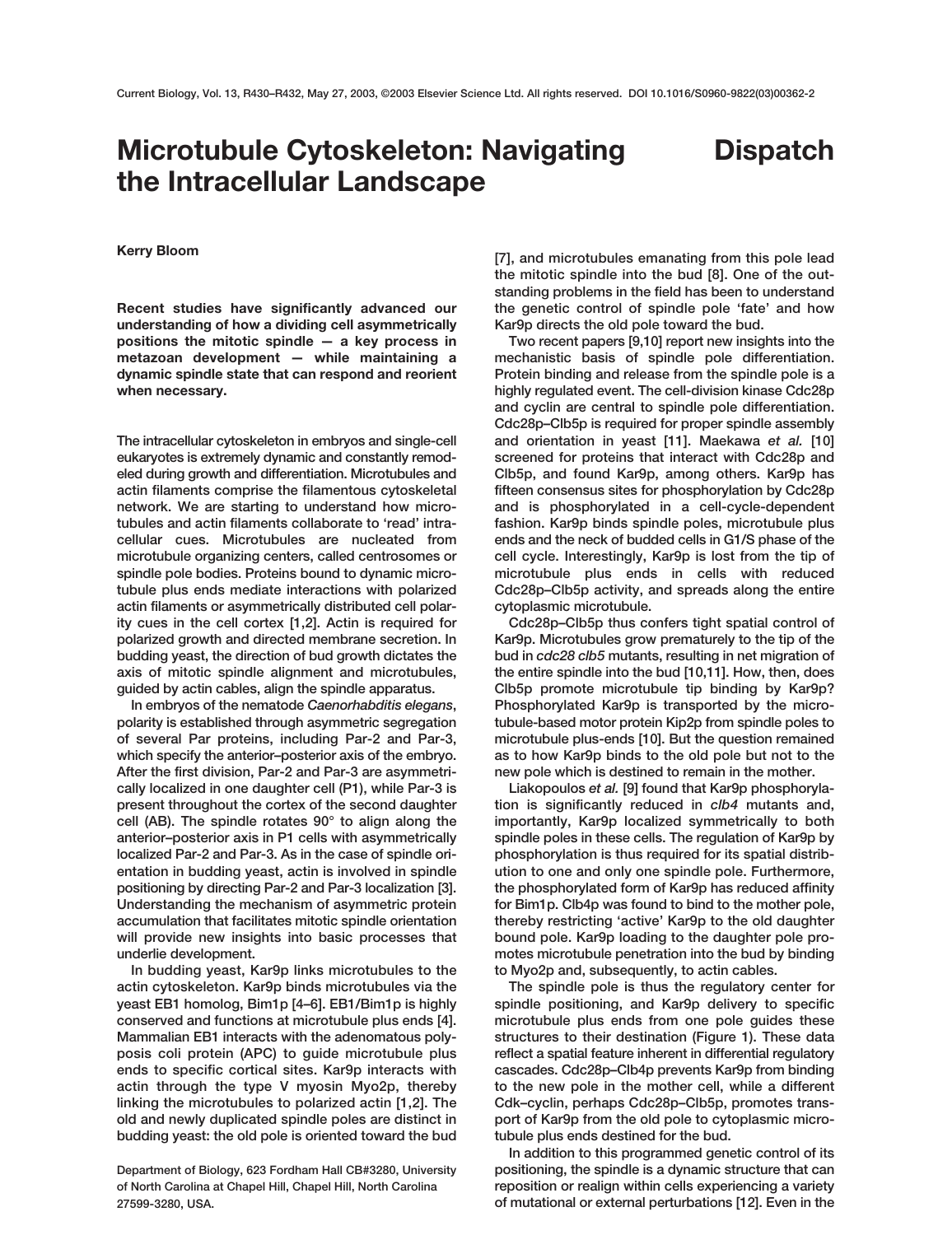**Figure 1. Bim1p–Kar9p orient microtubule plus ends via the actin cytoskeleton.** 

**Kar9 binds to the daughter spindle pole and is transported to microtubule plusends (A). At the plus-ends, Kar9p via Myo2p and actin directs microtubules to the bud (B). Once in the bud, microtubule shortening from the plus end and/or sliding powers nuclear migration (C).**



**highly orchestrated yeast cell cycle, old and new poles [13] as well as Kar9p can 'switch' from their predetermined fate if spindle positioning cues are abrogated [10]. What is the nature of extrinsic mechanisms that preside over these situations? An elegant new study by Tsou** *et al.* **[14] reveals that cell shape provides important cues for spindle positioning. These authors geometrically perturbed cell shape in** *C. elegans* **embryos by ablating the AB cell after the first division, causing the adjacent P1 cell to become more spherical. In otherwise wild-type cells, nuclear rotation and spindle positioning are not perturbed. Mechanisms of spindle alignment thus resist changes in cell shape. In** *par-3* **mutants, however, nuclear rotations are severely diminished in these 'pseudo-spherical' cells: Par-3 thus abrogates geometric constraints that might interfere with the genetic program governing nuclear movement.**

**How does geometry regulate spindle positioning? Tsou** *et al.* **[14] hypothesize that the angle of interaction of microtubules with the cortex regulates force. Direct microtubule interactions (90°) with the cortex provide less force, while the more oblique the microtubule–cortical interaction, the greater the force. In a cell-free system, it is clear that 'walls' influence microtubule dynamics [15]. In these systems, more force is exerted when microtubules hit the wall perpendicularly, whereas less force is exerted in the oblique interactions [15]. But** *in vivo***, cellular boundaries — the cortex — are populated by microtubulebased motors [16]. In particular, dynein and dynactin accumulate at microtubule plus ends in yeast, where they function to slide microtubules along the cortex, resulting in nuclear migration toward the bud [17,18] (Figure 2). The dynamic properties of microtubule interactions at the cortex are influenced by the geometry of**

**Figure 2. Cytoplasmic dynein binds microtubule plus-ends and promotes nuclear migration through the bud. Dynein is bound by cortically anchored Num1p. Dynein promotes microtubule sliding along the cortex (A), or microtubule plus end shortening (B).**

**the interaction at the boundary as well as motors, microtubule-associated proteins (MAPs) and proteins such as Kar9p. The next step will be to measure the force generated at these critical junctures.**

**Labbe** *et al.* **[19] have developed a powerful imaging strategy to address microtubule stability at boundaries. The technique, coined cortical imaging of microtubule stability (CIMS), focuses at the cortex of embryos containing GFP-labeled microtubules. In this way, a microtubule end appears as a dot at the cell surface. The residence time of the fluorescent dot at the surface is a measure of the stability of the microtubule–cortex interaction. While the technique does not directly measure the force at individual ends, it reveals a 15% difference in microtubule stability between the anterior and posterior cortices, which is dependent upon Par-3. The microtubule ends are more dynamic in the posterior pole, where pulling forces promote spindle displacement [20].** 

**One possibility is that more dynamic microtubules reflect increased opportunity for interactions with microtubule-based motor proteins responsible for generating force. Alternatively, according to the geometrybased hypothesis, end on interactions may generate less force, and decreased stability may represent a mechanism to promote catastrophes of 'less productive' interactions. Imaging of the microtubule-based motor proteins together with the microtubule plus ends will resolve this issue.** 

## **References**

- **1. Yin, H., Pruyne, D., Huffaker, T.C., and Bretscher A (2000). Myosin V orientates the mitotic spindle in yeast. Nature** *406***, 1013-1015.**
- **2. Beach. D.L., Thibodeaux, J., Maddox, P., Yeh, E., and Bloom, K. (2000). The role of the proteins Kar9 and Myo2 in orienting the mitotic spindle of budding yeast. Curr. Biol.** *10***, 1497-1506.**